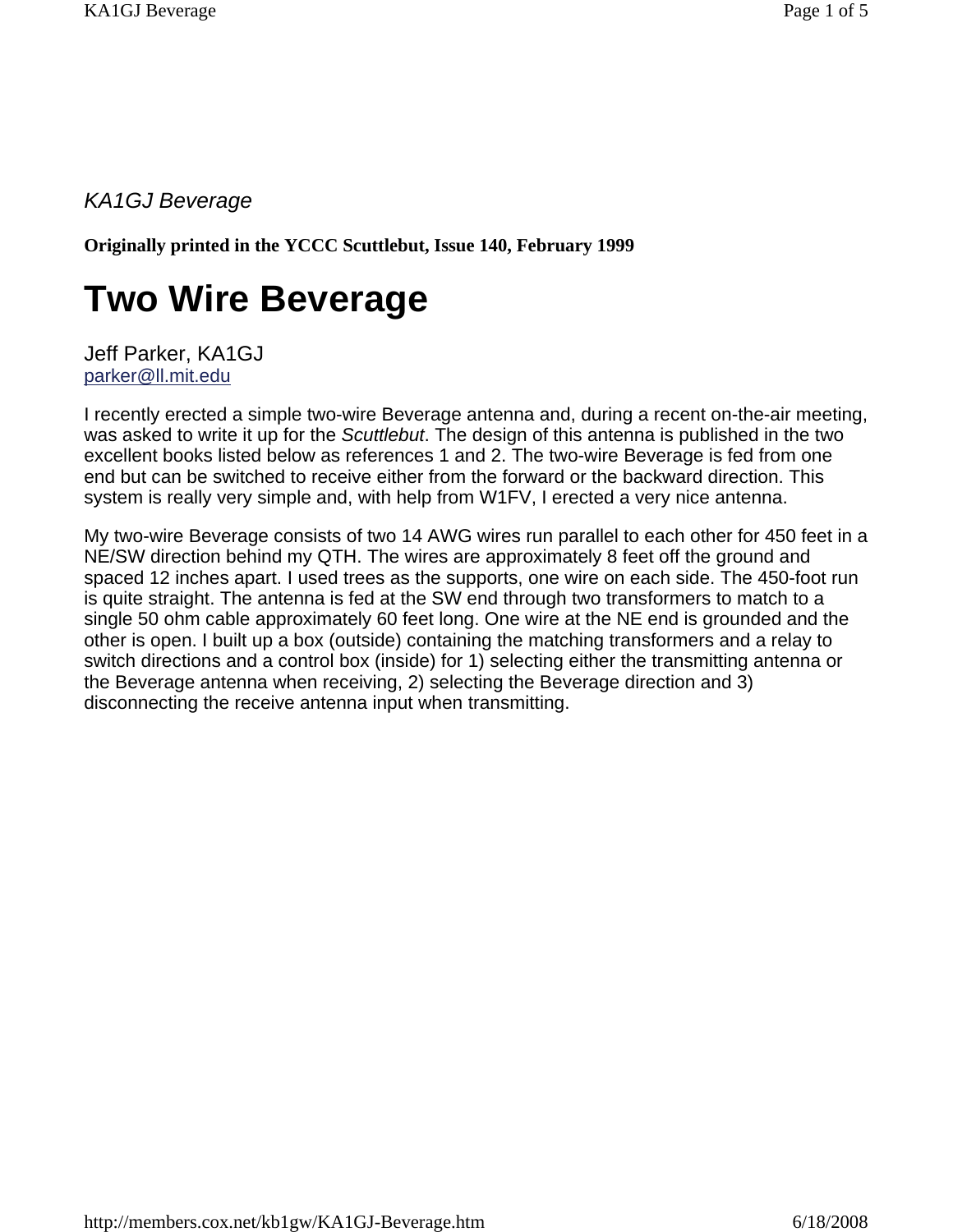

Shown below in Figure 1 is a schematic for the antenna and the matching network.



In the backward direction, the two-wires work as an open-wire feeder in push-pull mode. Transformer T1 transforms the RF from the open-wire feeder to the unbalanced 50-Ohm coax. In the forward direction, the two-wires act as a transmission line made of parallel conductors. Transformer T2 transforms the RF from the two-wire transmission line to the unbalanced 50- Ohm coax. I used Amidon FT-82-75 cores, which I purchased directly from Amidon Associates. At the time of writing, cores cost \$1.20 plus shipping. Following reference 1, 7 turns were used for the primary windings of both T1 and T2. As per reference 2, the primary of T1 was wound as a Faraday shielded winding (see below). I found that 19 turns were required as a secondary for T1. This differs from both references but yielded the best match. W1FV has a very similar two-wire beverage and also found less winding were required for the secondary of T1. I found 18 turns were required as a secondary for T2.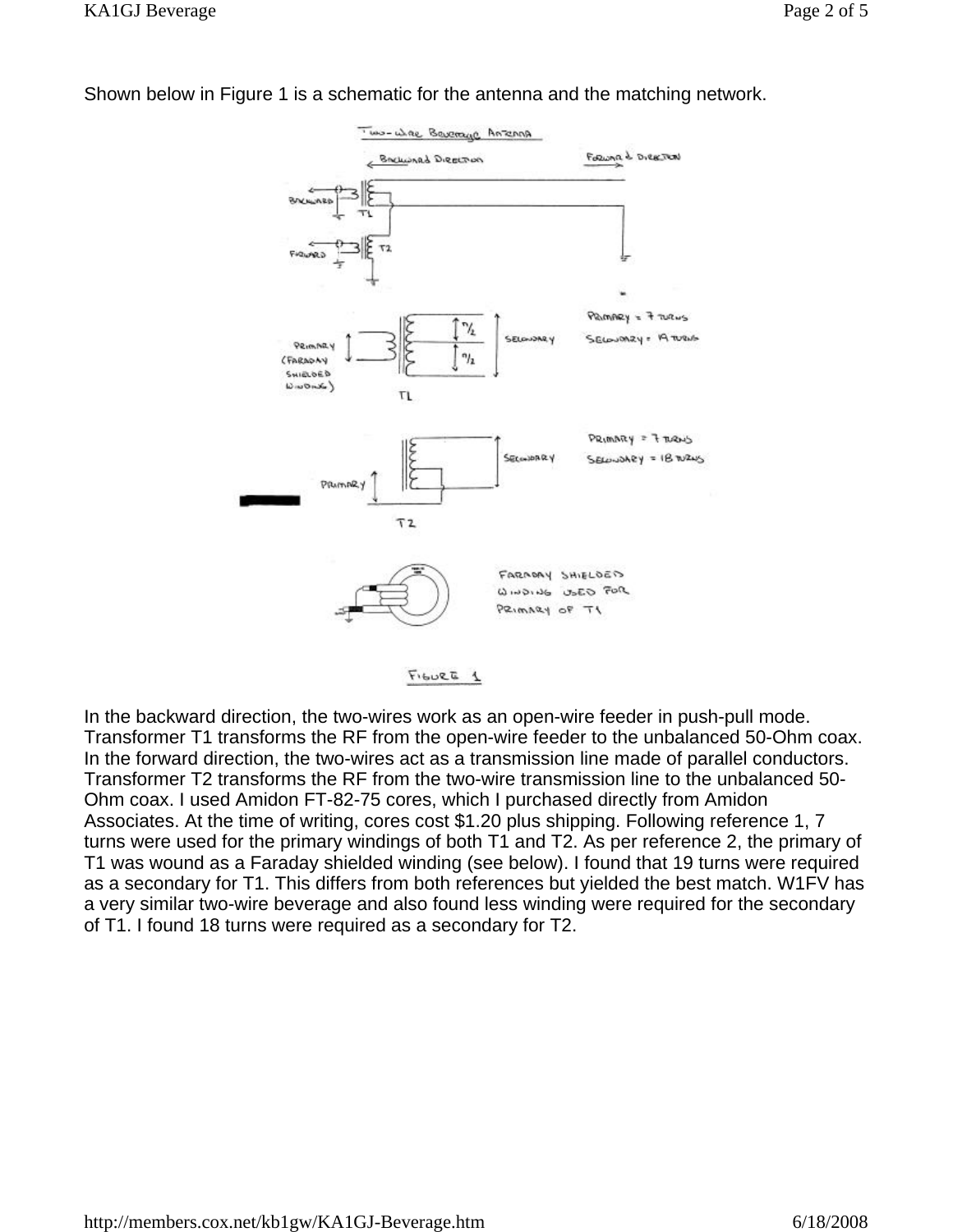

The two transformers were assembled into a box as shown in Figure 2.



12 VDC is supplied from the shack over the 50-Ohm feed line and is used the toggle the relay. In the 0 VDC state, the output from T1 is fed through a 2 Watt 50-Ohm resistor to ground and the output from T2 is coupled to the feed line. This causes the antenna to receive in the NE direction. When the relay is powered, T1 is coupled the feed line and T2 is terminated causing the antenna to receive in the SW direction. It is important that transformer not feeding the 50- Ohm coax be terminated in a 50-Ohm load. In addition, I found that a good ground was necessary at both the NE and SW ends to achieve the best match.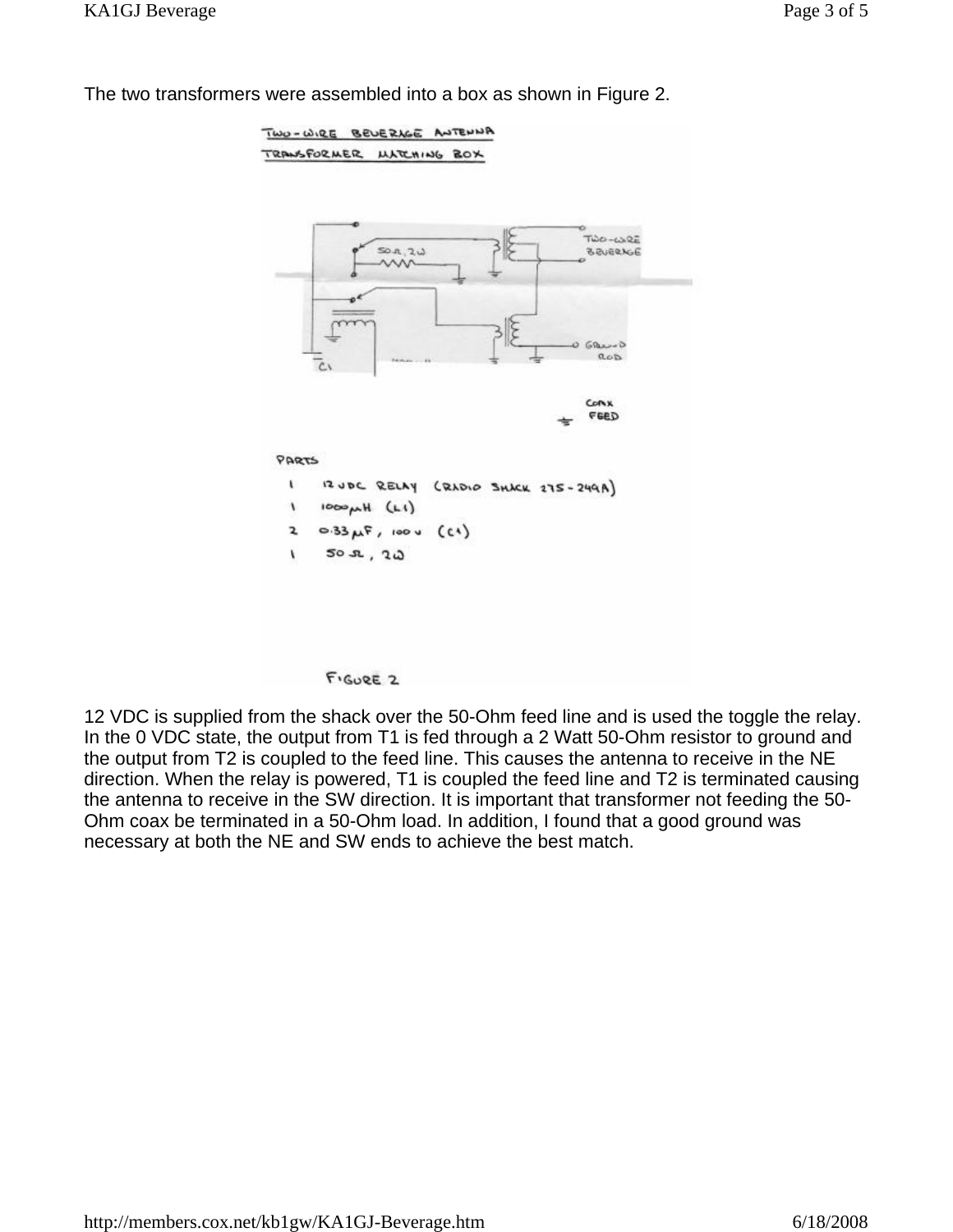

The antenna direction is selected form the shack with a control box shown in Figure 3.



The control box serves a number of functions. First, either the transmit antenna or the Beverage antenna can be selected for receive. Second, the Beverage direction is selected by applying 12 VDC to the 50 coax feed line which powers the relay in the matching box. Power is available in the shack and is placed on the feed line through inductor L1. The RF is coupled to the receiver through C1. Third, the receive antenna input is disconnected during transmit. For the Kenwood TS-850, pins 2 and 4 on the REMOTE connector are used to key the relay on transmit. This line is wired in parallel with the key line for my Ameritron linear amplifier.

I suggest using mini-coax wherever possible when wiring either box to reduce the chance of stray pick-up. The noise level of the antenna is considerable lower the either my vertical or my dipole and shows approximately 4 s-units of front-to-back performance. I am looking forward to trying the antenna out in the up coming contest season.

My thanks to John Kaufmann, W1FV, for all of his help. I will be happy to answer any questions. Feel free to E-MAIL me: Jeff, KA1GJ, or call (781) 275-9609. Good luck. 73 Jeff KA1GJ

## Reference:

1. "The Beverage Antenna Handbook", Victor Misek (W1WCR), 1987

2. "Antennas and Techniques for Low-Band DXing", John Devoldere (ON4UN), ARRL, 1994.